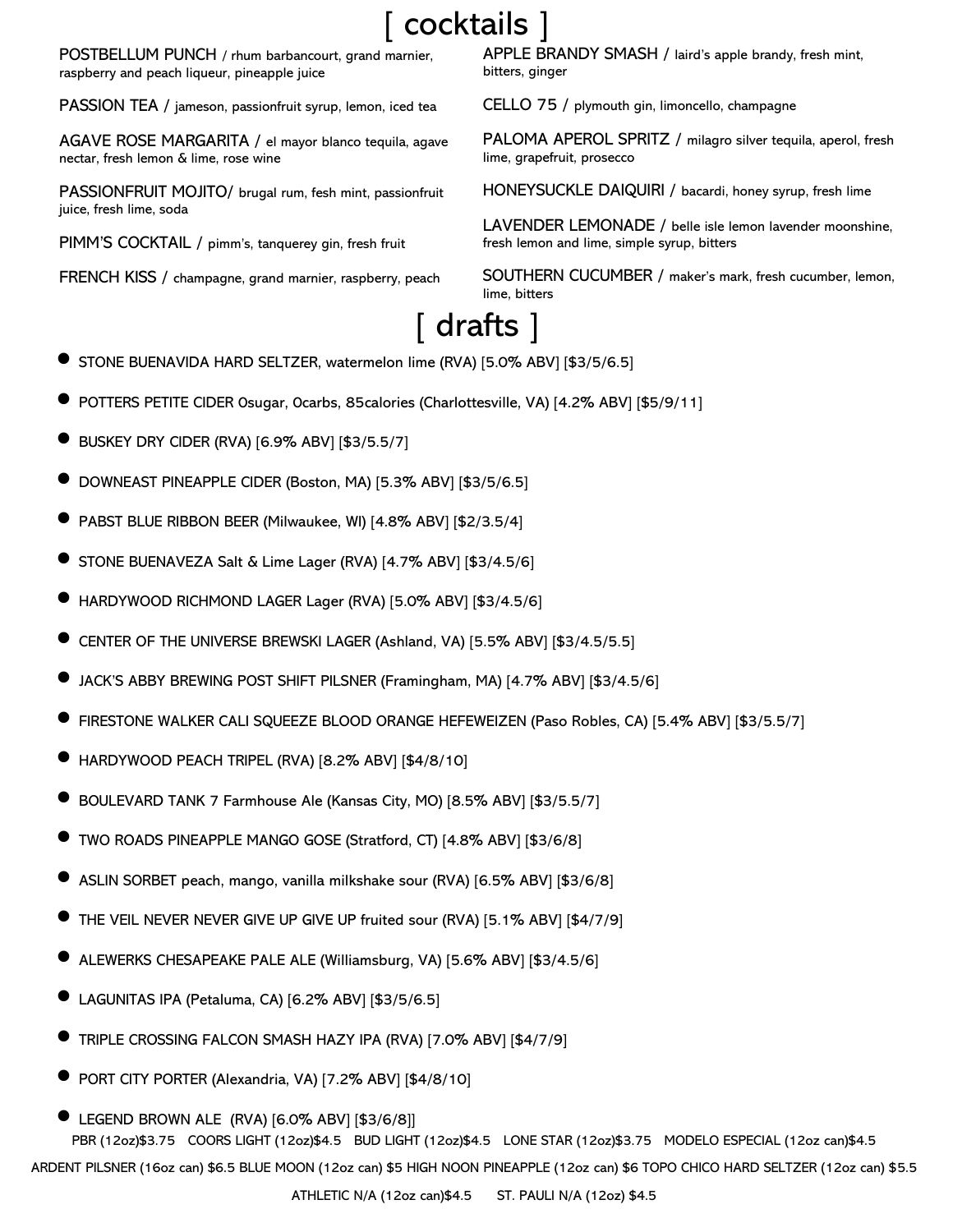# [ white ]

Broadbent, VINHO VERDE \$8/28 Minho, Portugal NV an ideal warm weather wine, excellent for lunch and picnics, or an evening aperitif

Zenato, PINOT GRIGIO \$ —/32 Veneto, Italy 2020 lemon-green in color, aromas of key limes + white peaches complement undertones of green apples +

grains of paradise Las Flechas de San Martin, GARNACHA BLANCA \$9/32

Navarra, Spain 2020

Pine Ridge, CHENIN BLANC + VIOGNIER \$10/36 Napa Valley, California 2021 succulent flavors + tropical fruit with a crisp finish that unleashes provocative notes of white peaches, pineapple, + zest

Rego Do Sol, ALBARINO \$ —/44 Galcia, Spain 2019 tart lime + grapefruit, chalky minerality, + floral aromatics with a light salinity finish

African Dream, SAUVIGNON BLANC \$9/32 Western Cape, South Africa 2020 fresh dry white wine with rich aromas of grapefruit and notes of green apple and lime

Twin Islands, SAUVIGNON BLANC \$ —/36 Marlborough, New Zealand 2021 crisp palate, citrus flavors + hints of fresh herbs

Yalumba The Y Series, UNWOODED CHARDONNAY \$10/36 South Australia 2021 rich, ripe tropical fruits, floral notes with sweet spice, lush and creamy palate with zingy citrus

GLF, CHARDONNAY \$—/58 North Coast, California notes of brioche, toasted almonds + stone fruits (by Greg La Follette)

#### MacRostie, CHARDONNAY \$--/42

Sonoma Coast, California 2019 great intensity of fresh apple + white peach aromas with hints of baker's yeast + allspice plus a waft of honeysuckle

Centorri, MOSCATO \$9/32 Lombardy, Italy NV 100% Moscato - delicately sweet + sparkling, with modest acidity + a finish of fresh apricots

## [r0se]

Mont Gravet, CINSAULT ROSÉ \$8/28 Pays d'Oc, France 2021 lovely aromas of raspberry + black-berry, full bodied, long on the palate

Omne, GRAN RESERVA ROSE PINOT NOIR \$—/34 Coquimba Region, Chile 2021 elegant fruit and minerality in this pale colored rose, fresh + dry palate with light red fruit

François Montand, BRUT ROSÉ \$9/34 France NV intense + fine bouquet evoking dried cherries + raspberries

## [ red ]

La Closerie des Lys, PINOT NOIR \$10/36 Languedoc-Roussillon, France 2019 well-rounded body, with an expressive nose of cherries + spices

Adelsheim, PINOT NOIR \$ —/62 Willamette Valley, Oregon 2015 aromas of cocoa, pomegranate and raspberry on the nose and the palate as well as a light touch of nutmeg, cinnamon and allspice

Hello World, CABERNET FRANC \$10/36 La Mancha, Spain 2020 grassy aromas of raspberry jam + spicy green grass with dark red fruit and soft tannins

Letras Minusculas, RIOJA \$ —/40 Mendoza, Argentina 2018 red fruits from the garnacha (25%) with raspberry + black licorice from the tempranillo (75%)

Coca I Fito, JASPI NEGRE \$—/45 Monstant, Spain 2017 grenache, carigan, cabernet sauvignon, + syrah, tart deep fruit, with a smooth and ripe finish

Zuccardi, MALBEC \$ —/36 Mendoza, Argentina 2019 soft and velvety upfront, firm tannins, with a lovely, juicy finish

Chappellet, MOUNTAIN CUVÉE \$ —/62 Napa Valley, California 2017 this lush layered bordeaux blend begins with alluring fruit driven aromas of cherry, currant + plum, as well as sophisticated undercurrents of graphite, clove + nutmeg

Hope Estate 'Basalt Block', SHIRAZ \$9/34 Hunter Valley, New South Wales 2018 pepper + spice, with some blackberry undertones + some cedary oak

Leviathan, RED BLEND \$ —/63 Saint Helena, California 2019 from Screaming Eagle's winemaker, Andy Erickson, this proprietary blend is smooth, meaty + lush with intense zest and acidity

La Ronciere– Licanten, CABERNET SAUVIGNON \$—/44 Chile 2017 aromas of black fruits, notes of dark chocolate, + roasted coffee. The palate is round with juicy tannins

Annabella, CABERNET SAUVIGNON \$11/40 Sonoma County, California 2019 smoky espresso + blackberries intermingling with clove gives way to a fruity finish with a hint of brown sugar on the end

Caymus, CABERNET SAUVIGNON \$ —/120 Napa Valley, California 2019 layered lush aromas + flavors of  $c$ ocoa,  $c$ assis + ripe dark berries

# [ bubbles ]

Marsuret, PROSECCO \$9/32 Italy NV delicate with hints of ripe fruits with a floral finish

Veuve Clicquot, yellow label BRUT \$—/95 France NV